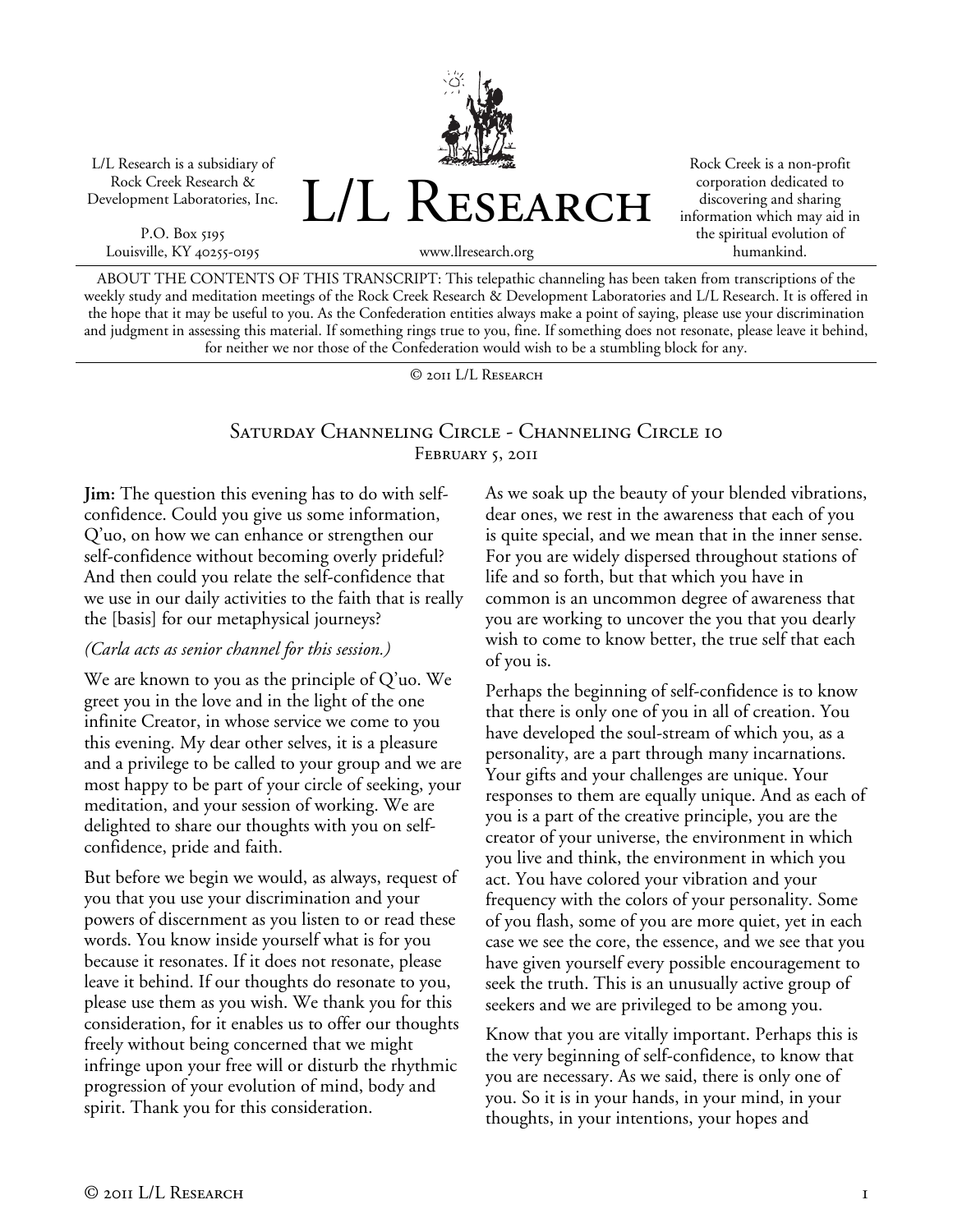dreams, that the Creator has a conduit into your outer manifestation of reality, so-called.

You shine a light no one else can because of the colors of your personality, because of your challenges and your gifts. And to each who shines a beacon there shall be drawn those who are sensitive to that particular light, so that entities come into your life because you speak to them. You shine for them. It is not, and we would never say this, my friends, that you have some power that is divorced from the energy of love, but rather that all dwell in this energy of love, yet each expresses it in a unique way.

We found it interesting that there were concerns within the circle as this question was being created that it might be difficult to be self-confident without being prideful and overweening. Certainly each can bring to mind examples of those whose pride is greater than the apparent usefulness of that which causes that entity to be proud.

We would, at this time, transfer this contact to the one known as S. We are known to you as those of Q'uo.

### *(S channeling)*

I am Q'uo, and I am with this instrument. When you contemplate those conditions which cause you to become concerned about the self, it is useful to consider what the self actually is. For there are many attributes of every self which are, in reality, a construction made largely of illusions. In many cases a self is constructed of figments of ideals or stray expectations that an individual has drawn to him or herself from various sources. One hears voices of the parents, voices of one's teachers, voices of one's friends, voices of people one has never met but whom one may idealize in some way, and one feels judged by these voices. One measures oneself against an ideal in relation to which one is found wanting. And as one contemplates this circumstance, one finds that it becomes more and more hopeless that one ever could measure up to the expectations one has built up around oneself. One is one large failed performance.

In this condition, it is easy to have one's energies wither and recoil. It is easy to feel a loss of connection with those around you. It is easy to feel a loss of connection with the sustaining energy of all that is. And one is utterly alone, thrown back upon resources one can hardly believe. One has to

accomplish things of which one is no longer sure. And one has fallen into a condition of being utterly without confidence and without much expectation of living up to the self or the image of self one would like to be.

My friends, this is a weighty burden that you need not bear. To be a self is intrinsically no more burdensome than to be a feather borne on the wind, a leaf in the forest, a song in the air. If one allows the self to blossom, if one allows love to express itself through you, you will find that it is not so important what particular shape your gift to the world will take. It is not so important what particular result shall come about in this or that occasion. It is not so important how others receive the gifts you have to offer. For everything—everything—is always acceptable.

Everything is an opportunity for you and those with whom you are engaged to learn, to allow love to find new avenues of expression. And if you do not hold tight in your grip a rigid expectation of the form your experiences shall take, you will find that you will have more opportunity to experience the new, the unexpected.

Now, this is not to say that there will not be surprises. This is not to say that there will not be pains of disappointment or hurt taken. But in an atmosphere to which you may contribute, an atmosphere of love, hurts taken may be more readily healed. Surprises may be more delightfully received and more clearly shared.

And so we would say to you that that concern which can harden and draw back upon itself, that concern about the sense of unworthiness that is so common among your peoples, the concern that bears harsh judgment against the self and puts the self on notice that great expectations are brought to it and it must perform, all of these are factors which decrease your confidence. All of these are factors which foreshorten your ability to reach out in love to those with whom you would exchange your gifts. The very greatest gift you have to give is something which must always remain nameless. It is merely the energy that passes through you. It is merely the love that has found its way into you and would find its way out again. It is not something which … we would pause.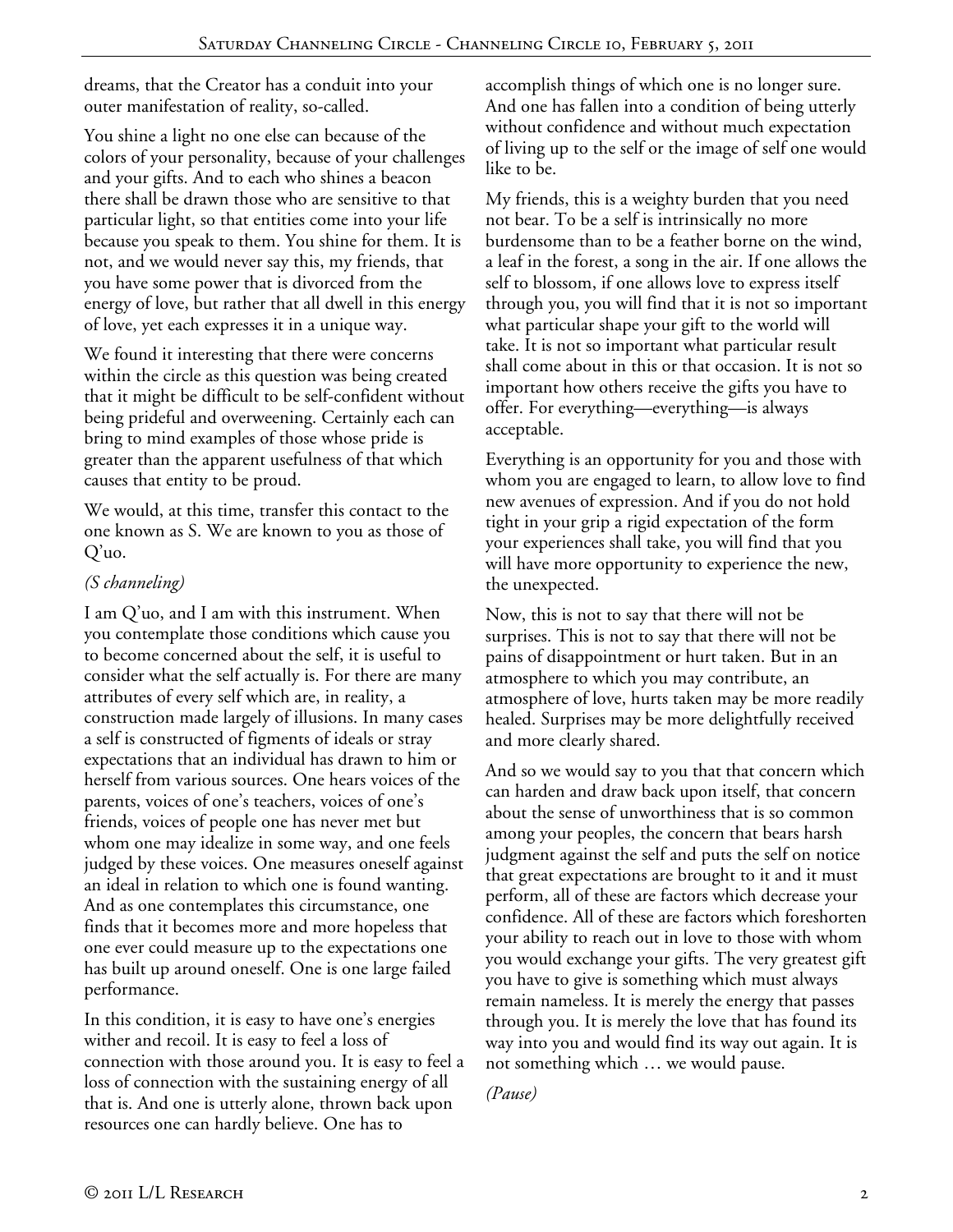I am Q'uo, and we are again with this instrument. This love which comes through you is not something which you can ever own and therefore it is not something which you can ever do badly. So long as you keep your eye upon your highest and best effort to serve, the effort that you do make will be well received and you need have no worry about whether you are worthy.

We would stress again that each of you has a uniqueness that is an adornment to the very Creation. You are able to traduce an energy that is, in a way, an energy that you receive in a way that no other may do. This is your gift. This is what you bring to the table of mutual sharing. Thus you need never have any concern that it should be inadequate. When this concern is released, that which you call your "confidence" will grow.

We are those of Q'uo, and at this time we would pass the contact to the one known as L.

# *(L channeling)*

We are those of  $Q'$ uo, and are with this instrument now and greet each in love and in light. Tonight you have asked about confidence, pride, faith. We would say that you have almost unknowingly dug deeper into this cavern of truth than you could realize and that the establishing difference between pride and confidence is faith. Both pride and confidence stem from a degree of self-awareness, an awakening of the self in realizing that one's actions have effect on the world.

Tonight this instrument has undergone a teaching exercise in that when she channels she usually begins receiving concepts in her mind before the circle even begins and she is finished tuning. Tonight there were no concepts. The blankness of mind remained and this instrument was faced with a choice. She could have panicked over the thought of having nothing to say. She could have looked to her skills as a channel and all of the power that she possesses and looked to that to guide her through, using her will and intellect to carry herself forth. What the instrument chose to do was to stare into that white nothingness in her mind and say, "I have faith. I have faith that all will be as it should be, that I am capable of holding this channel, and that all I need will be provided.

Pride is [the emotion which occurs] when one [comes to] one's self-awareness out of fear. Pride is

looking entirely to one's own basic capabilities, feeling that this individualized self is separate from everyone else and that what makes one different is what puts one on a level of superior functioning to do a better job. Confidence uses the channel of faith to respond in love. With faith one realizes that there are no mistakes, that there is a lesson to be learned from every action, and that therefore the fear of falling behind the crowd, of being seen as inferior, is able to be released.

When [people] have confidence in faith and love they do not fear what others will think of them. They do not fear what bad things may befall any mistakes they make because they realize that all is love and that no matter what should happen or what anyone may think or say, all will be well. Opportunities for learning will be provided from anything that goes awry. It is through faith that you may release the fear that keeps you from having selfconfidence. With pride there is a degree of hurt, the need to shield the self.

When this instrument was a child, her behaviors were deemed as odd by many of her peers and she was told on a frequent basis by fellow children and adults alike that she was crazy. This hurt so badly she became angry at them for being so cruel and not understanding. And out of this anger she came to see herself as superior to everyone else, since she was not acting in such cruel and non-understanding ways. This is a time in this instrument's life when she fell into the particular vein of pride of which you speak.

However, as this instrument has come to see all as being worthy of love, there is no longer a need to hold on to that hurt and disdain and misunderstanding, for it all simply dissolves into love. With love, all things are possible. As the one known as Jesus said, "If you but have faith like a mustard seed you may move mountains."1 Those who draw their self-image from faith and love do not realize the existence of walls and barriers. Every wall is but a stepping stone to another opportunity.

We would now pass this contact to the one known as Jim. We are those of the Q'uo.

<sup>-</sup>1 *Holy Bible*, Matthew 17:20, "I tell you the truth, if you have faith as small as a mustard seed, you can say to this mountain, 'Move from here to there' and it will move. Nothing will be impossible for you."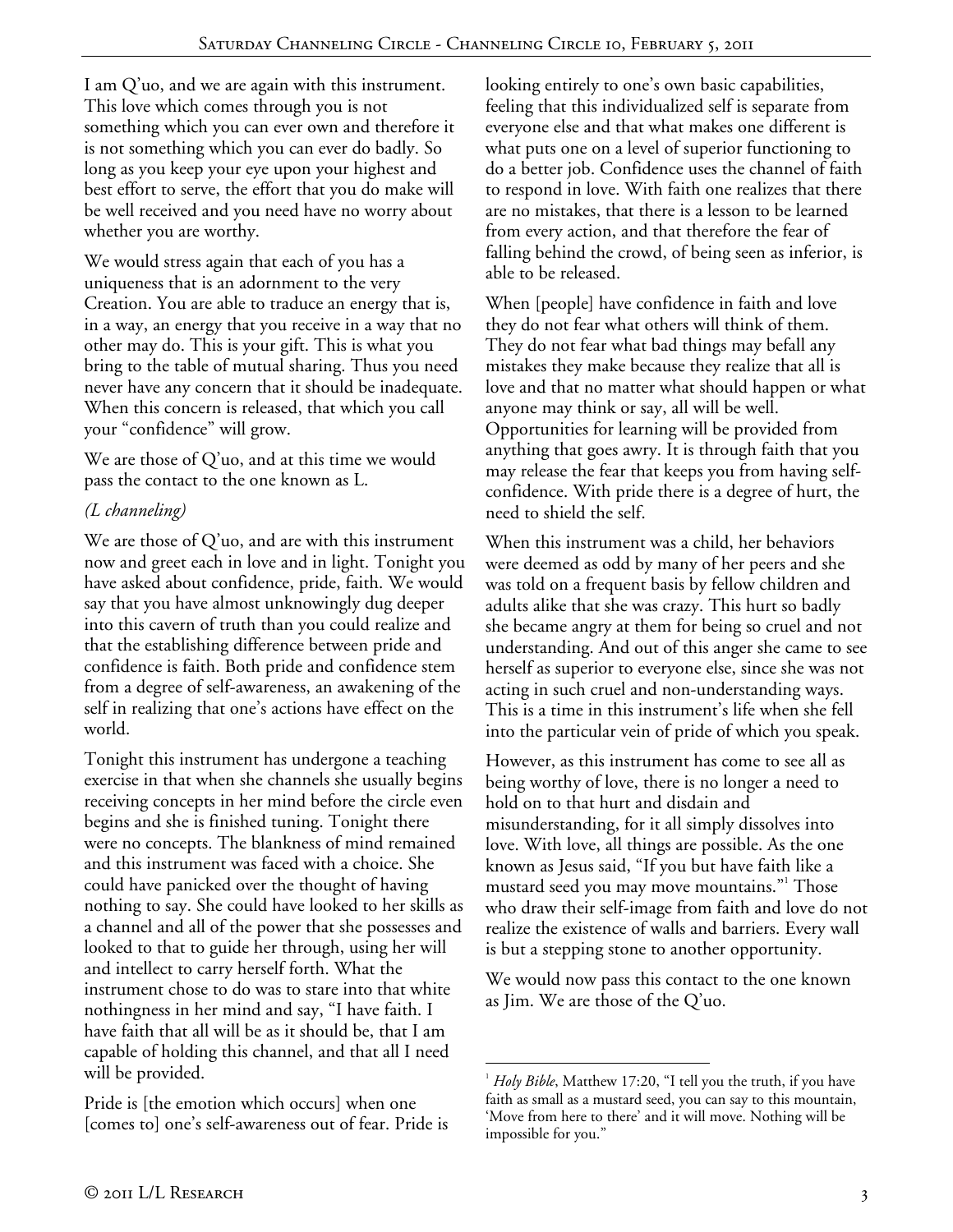## *(Jim channeling)*

I am Q'uo, and am with this instrument. We greet each again in love and light. [We are Q'uo, and are with this instrument.]

When one has experienced the feelings of confidence in the self and wishes to go forward in service to others fueled by this confidence and by the desire to be truly of service, at some point in this experience the entity may become concerned that the growth of pride may usurp, shall we say, some of the sparkle from the joy of serving. It is the conscientious seeker of truth that guards the self from such experiences of the overweening pride by remembering that all is indeed one and that the individual self that the seeker is is not alone responsible for the energies of love and light which move through his being.

Each seeker is a vessel, a channel, a conduit, an instrument which may be utilized by the creative power of love, the Logos, the Creator, shall we say. When the individualized seeker becomes so impressed with its own service, feeling itself to be source of such, then there are indeed the hallmarks of pride. As each remembers that the one Creator's love and light moves all that there is, then the self is seen in perspective, as equal to, yet no better than, any other. Then pride falls away. Each of you is most desirous, we are aware, of being of service to others in those ways which have been given to you and which you have, through your own efforts, discovered in your pattern of this incarnation.

We applaud your great desire to be of service and yet your caution that your service be pure. We can assure you, my friends, that each will be tempted to puff up the self with that which you call pride. This is yet another experience which may teach and which is a reminder to the cautious and selfless seeker that the steps may be placed carefully, consciously and with the intention to serve.

What more can you do, my friends, than to give that effort which is the best that you have. Each so gives. We would transfer this contact at this time to the one known as Carla. We are those of Q'uo.

### *(Carla channeling)*

We are those of Q'uo, and are again with this instrument, greeting each again in love and in light. To be proud is part of the 360-degree circle of being that each of you possesses. If all is one, my friends, are you not all things? Are you not all emotions and

feelings? To experience pride is to experience being human. Your situation of being a human being on Planet Earth in third density is an incredible gift and a great challenge. It is an incredible gift because you hold that unique position in two worlds—the inner world of concept and consciousness, and the outer world of thought and words and mind. You have the capacity and the mission of bringing into a limited and finite experience in your everyday world the aura of the infinite, the essence of the eternal, the power of a new paradigm. As you allow the love and the light of the infinite Creator to flow through you, into your open heart and, with your blessing, out into the world around you, you fulfill your greatest service and create for yourself the arena for your most substantial learning.

To be proud of that can be perceived to be an error, yet when a season of pride is upon you, we do not call it a mistake. We call it a distraction. For it is only those with limited views that measure success and failure by what they have manifested.

Eventually, as you persist in seeking the heart of truth, it will become more and more clear to you that pridefulness has no resources to give you and you will not find it so irresistible. You will see more and more that for every trick that you can do there is another trick that you cannot.

### *(Side one of tape ends.)*

### *(Carla channeling)*

And you will see that the other self that can do that trick and you, together, are collaborators in creating the dance of oneness in which all have a just part.

This instrument has a phrase in her mind which is "to get over the self." "Get over yourself," she will say to herself. And it is well to get over oneself. Because focus on the self is a distraction, like many others. In fact, we would suggest to you, my friends, that a lack of self-confidence, a low feeling of selfworth, is a distraction. You did not come here simply to be distracted. There is that in you that craves and hungers for the accomplishment of the service you came to offer. Let your trust be in that hunger and that thirst. You cannot be better than anyone else or less worthy than anyone else because you are unique. You have no one to whom to compare yourself. You stand not alone but in a rich tapestry of color, texture and movement; the color of your ideas, the texture of your emotions, the energy